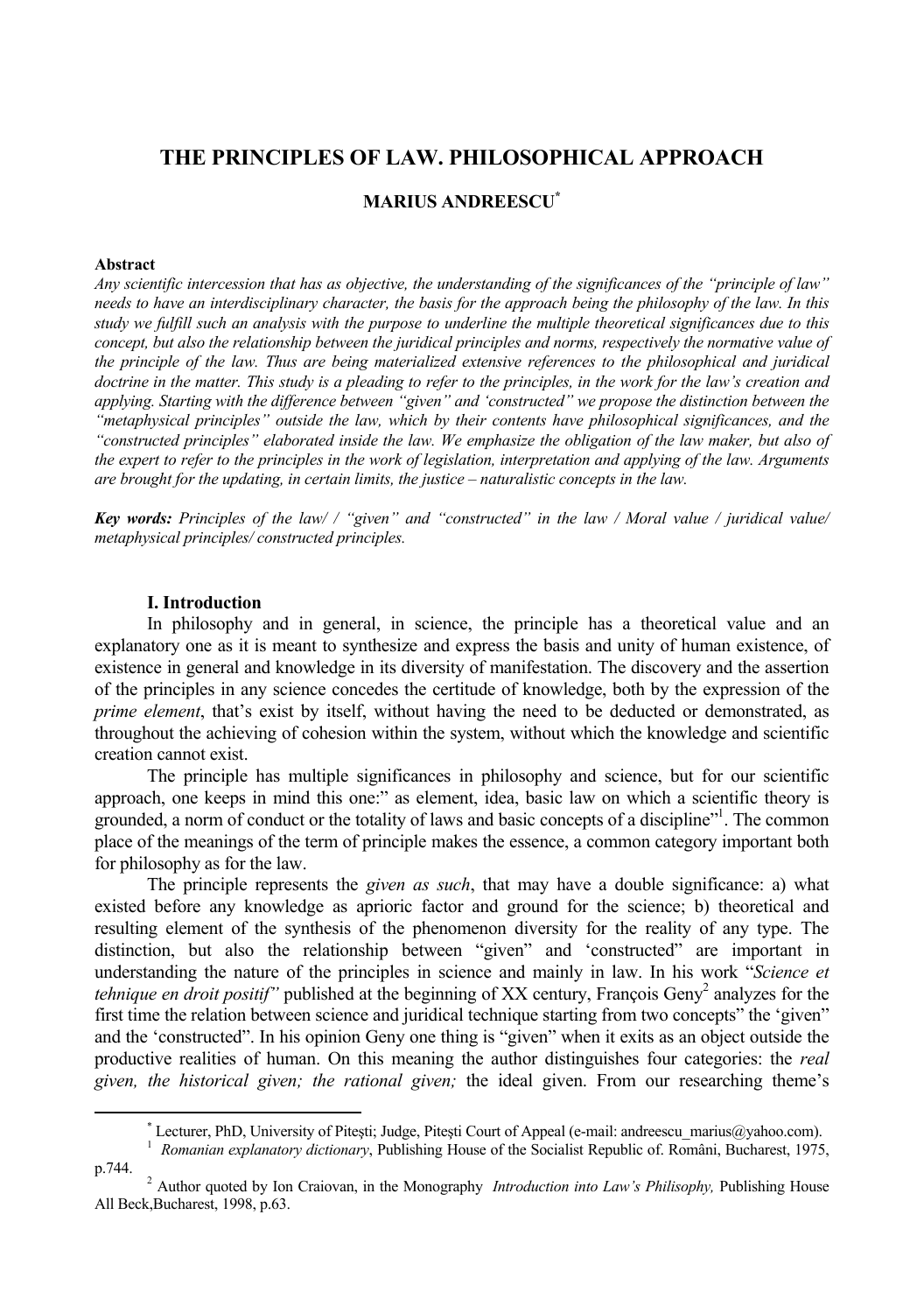perspective two of these categories are of interest, namely:" the rational given" that consists of those principles that come out from the consideration that needs to be shown to the people and human relationships, and the "ideal given" throughout which is being established a dynamic element, respectively the moral and spiritual relationships of a particular civilization.

One thing is being "constructed" when being achieved by man, as reasoning, a juridical norm, etc. The "given" is relative in the meaning that is being influenced by a 'constructed", by human activity. Regarding the "given", man's attitude consists in knowing it by the help of science. Regarding the "constructed" the man is by hypothesis the "constructor", he can make from this respect, art or technique. The sphere of the constructed stretches out onto the social and political order.

The question that arises is if the law is "given", object of science, in other words for a finding, recording or it is "constructed, as technical work? From historical perspective, the law is obviously "given", object of science, such as it appears in the old law, in the international or national contemporary law. The drafting of the positive law yet assumes a "construction" and the juridical rules are the work of technique on this respect.

In the juridical literature this distinction has been retained, in compliance with which the science explores the social climate that requires a certain juridical normality, and the technique is aiming towards the modalities through which the law maker transposes them into practice, "builds" the juridical rules. It was emphasized nevertheless upon the relativeness of this distinction, having into consideration that the juridical technique also assumes a creation, a scientific activity<sup>3</sup>.

Therefore the principles represent the "given" as ideal or background for the science and the 'constructed" in situation they are developed or transposed into a human construction, included by juridical norms.

A good systematization of the meanings which the principle notion has is done in a monography<sup>4</sup>: "a) the founding principle of a field of existence; b) what would have been hidden to the direct knowledge, and requires logical-epistemological processing; c) logical concept that would allow the knowledge of the particular phenomenon."

This systematization, applied to the law means: a) the discussion referring to the substance of law; b) if and how we may know the substance; c) the efficiency of placing into the phenomality of the law, related or not with the substance."<sup>5</sup>

The need of the spirit to raise up to the principles is natural and mostly persistent. Any scientific construction or normative system must relate to the principles that will guarantee or substantiate them. This regressive motion towards unconditioned, towards what is prime in an absolute way is for example of the motion that Platon follows in the Book VII of the Republic<sup>6</sup>, when he puts the essence of the "Good" as a prime and non-hypothetical principle. In the same meaning another great thinker<sup>7</sup> speaks about the "first principles" or the eternal principles of the "Being", nondemonstrable, a ground for any knowledge and of any existing one, beyond which is nothing else but ignorance.

The question then is to know if what seems necessary, in the virtue of logics of knowledge is necessary also in the ontological order of the existence. In the "Critic of the Pure Reason", <sup>8</sup> Kant will show that such a passing from the logic to the existing (the ontological argument) is not legitimate. If the unconditioned, as a principle, is put in a necessary way by our reasoning, this fact cannot and

 $\frac{1}{3}$ <sup>3</sup> Jean Dabin, *Théorie générale du Droit*, Bruxelles, 1953, p. 118-159.

 $<sup>4</sup>$  Ibidem, *op.cit.*, p.20.</sup>

 $<sup>5</sup>$  Ibidem, *op.cit.*, p.20.</sup>

<sup>&</sup>lt;sup>6</sup> Platon, *Works – volume V, Scientifical and Encyclopedic Publishing House,Bucharest, 1982, p.401-402.* 

Aristotel, *Metaphysics, Book I,* Ed. IRI,Bucharest, 1996, no.9-69. 8

<sup>&</sup>lt;sup>8</sup> Immanuel Kant, *Critique of Pure Reason*, Publishing House IRI, Bucharest, 1994, p.270-273.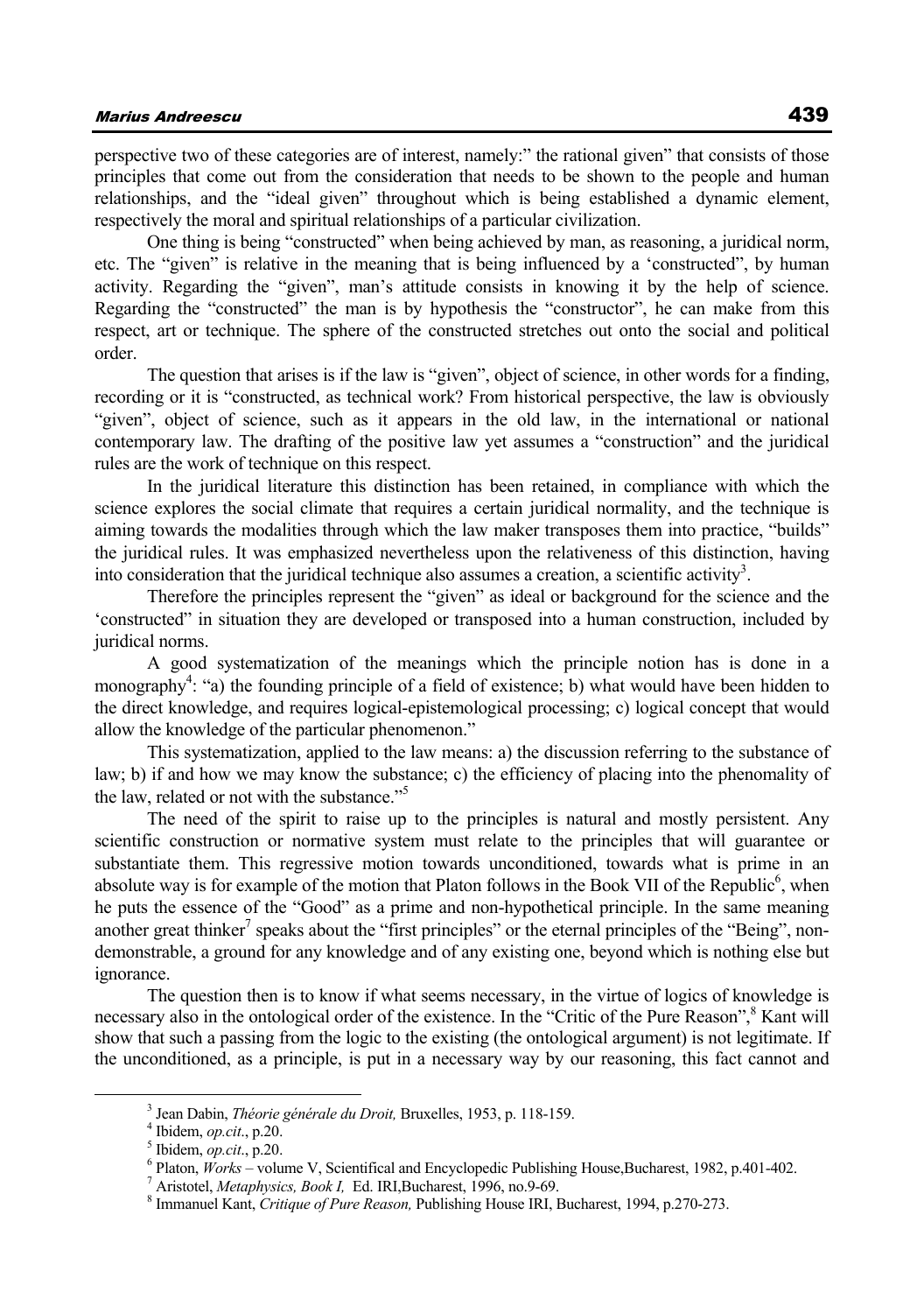must not lead us to the conclusion that this unconditioned exists outside it and independently of any reality.

In consequence, as the principles aim the existence in all its fields, they cannot and must not be immutable, but are the outcome of the becoming. They are a "given", but only as a result of the existential dialectics or as a reflection of becoming into the phenomenal world and of the essence.

### **II. Paper content**

Since the law is assuming a very complex relationship, between the essence and the phenomena, and also a dialectics specific to each of the two categories in the plane of theoretical, normative and also social reality, cannot be outside the principles.

The problem of the statute of the principles of law and their explaining was always a concern for the theoreticians. The natural law school argued that the source, origin, and therefore the grounds of the juridical principles are of human nature. The historical school of law, under Kantianism influence. The law historical school, under Kantianism's influence, opens a new view in researching of juridical principles' genesis, presenting them as products of the people's spirit (Volkgeist) which shifts the grounds of law from the universe of pure reasoning, to the junction of some historical origins scattered in a multitude of transient forms. The versions of the positivist school claim that the principles of law are generalizations induced by the social experience. When the generalization covers a series of social facts, in a sufficient number, we are in the presence of principles. There are authors such as Rudolf Stammler that deny the lastingness of any juridical principle, considering the contents of law diversified in space and time, lacking universality. In the author's concept the law could be a cultural category.<sup>9</sup>

Referring to the same problem, Mircea Djuvara asserted: "All law science does not consist in reality, for a very serious and methodical research, but merely in releasing out of a multitude of law dispositions, their essential, which are precisely these last principles of justice of which other dispositions derive from. In this way the entire legislation is of a large clarity and what it is called the juridical spirit comes into being. Only thus the scientific drafting of a law is being done. "10

In our opinion this is the starting point for understanding the principles of law.

In the specialized literature there is no unanimous opinion regarding the definition of the principles of  $law<sup>11</sup>$ . A series of common elements are identified, which we mention below:

- The principles of law are general ideas, guiding postulates, fundamental provisions or bases of the law system. They characterize the entire law system, constituting in the same time features specific to a certain type of law;

- The general principles of law configure the entire structure and the development of the law system, provide the unity, homogeneity, balance, coherence and its development capacity;

- The authors differentiate between fundamental principles of law, that characterize the entire law system and which reflect what is essential within the respective law type and the principles valid for certain law branches or juridical institutions.

Thus in the doctrine were identified and analyzed the following general principles of law: 1) providing the juridical bases for state's functioning; 2) the principle of liberty and equality; 3)

 $\frac{1}{\sqrt{9}}$ 

<sup>&</sup>lt;sup>9</sup> Rodolf Stammler, *Theorie der Recktswissenschaft*, University of Chicago, Press, 1989, p.24-25.<br><sup>10</sup> Mircea Djuvara, *Teoria generală a dreptului. Drept rațional, izvoare și drept pozitv, General Theory of Law. Ration* 

 $\frac{11}{11}$  On this meaning see also : Ioan Ceterchi, Ion Craiovan, *Introducere în teoria generală a dreptului*, *Introduction in Law General Theory* Publishing House All,Bucharest, 1993, p.30; Gheorghe Boboş, *Teoria generală a statului şi dreptului, General Theory of State and Law* Didactical and Pedagogical Publishing House, Bucharest, 1983, p.186; Nicolae Popa, *General Theory of Law,* Publishing House Actami,Bucharest, 1999, p.112-114; Ion Craiovan, *Tratat elementar de teorie generală a dreptului, Elementary Treaty of Law General Theory* Publishing House All Beck,Bucharest, 2001, p.209,; Radu Motica, Gheorghe Mihai, T*eoria generală a dreptului, General Theory of Law*  Publishing House Alma Mater, Timişoara, 1999, p.75.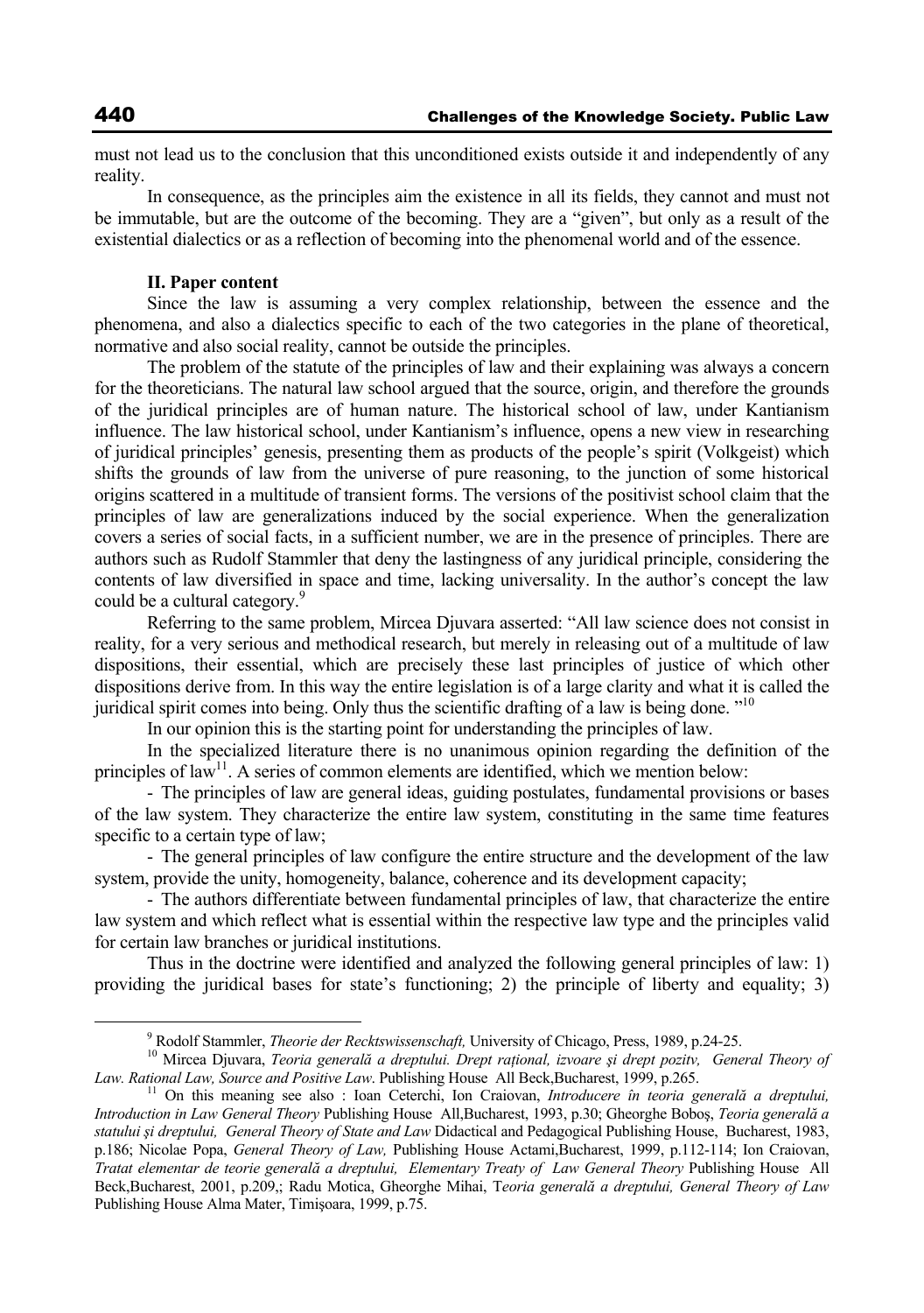principle of responsibility; 4) principle of justice<sup>12</sup>. The same author considers that the general principles of law have a theoretical and practical importance that consists in: a) the principles of law are drawing the guiding line for the juridical system and orientates the activity of the law maker; b) these principles are important for the administering of the justice as "The man of law must ascertain not only the positiveness of the law, he has to explain the reason of its social existence, the social support of law, its connection with the social values"; c) the general principles of law take the place of the regulating norms when the judge, in the silence of the law, solutions the cause based on law general principles $^{13}$ .

One of the main problems of the juridical doctrine is represented by the relation between the law principles, law norms and social values. The opinons expressed are not unitary they differ pending on the juridical conception. The natural law school, the rationalists, the Kantian and Hegelian philosophy of law admit the existence of some principles outside their norms, positive and superior to them. The principles of law are grounded on the human reason and configure valorically the entire juridical order. Unlike this, the positivist law school, the Kelsian normativism considers that the principles are expressed by the norms of law and in consequence there are no law principles outside the juridical norms system.

Eugeniu Sperantia established a correspondence between the law and law principles: "If the law appears as a total of social norms, mandatory, the unity of this totality is due to the conseqvence of all norms related to a minimum number of fundamental principles, themselves presenting a maximum of logical affinity between them. "<sup>14</sup>

In connection to this problem, in Romanian specialized literature was emphasized the idea that the law principles are fundamental provisions of all juridical norms<sup>15</sup>. In another opinion, it was considered that the law principles orientate the drafting and enacting of the juridical norms, they have the force of some superior norms, that are found in the text of normative acts, but they can be deduced from the "permanent social values" when they are not expressly formulated by the positive law norms $^{16}$ .

We consider that the general law principles are delimited by the positive norms of law, but undoubtedly there is a relationship between these two values. For instance, the equality and liberty or equity and justice are valoric foundations of social life. They need to find their juridical expression. In this way appear the juridical concepts that express these values, concepts that become foundations (principles) of law. From these principles derive the juridical norms. Unlike the norms, the general principles of law have an explanatory value because they contain the grounds for law's existence and development. 17

Besides other authors<sup>18</sup> we consider that the juridical norms relate to the law principle in two meanings: the norms contain and describe most of their principles; the functioning of the principles is achieved by putting into practice of the conduct provided by the norms. In relation to the principles the juridical norms have an explanatory, teleological narrower value, the purpose of the norms being to preserve the social values, not to explain the causal reason of their existence. The principles of law are the expression of the values promoted and defended by the law. One can say that the most general principles of law coincide with the social values promoted by the law.

*Curs universitar, General Theory of Law. Academic Course* Ed. Alma Mater, Timişoara, 1999, p.78.

<sup>&</sup>lt;sup>12</sup> Nicolae Popa, *quoted works.*, p.120-130.<br><sup>13</sup> Ibidem, *quoted works*, p.119.<br><sup>14</sup> Eugeniu Speranția, *Principii fundamentale de filozofie juridică, Fundamental Principles of Juridical Philosophy* Cluj, 1936, pg.8. On this meaning see also Nicolae Popa, *op.cit.*, p.114.<br><sup>15</sup> Nicolae Popa, *quoted works*, p.114.<br><sup>16</sup> Ioan Ceterchi, Ion Craiovan, *quoted works* p.30.<br><sup>17</sup> Nicolae Popa, *quoted works*, p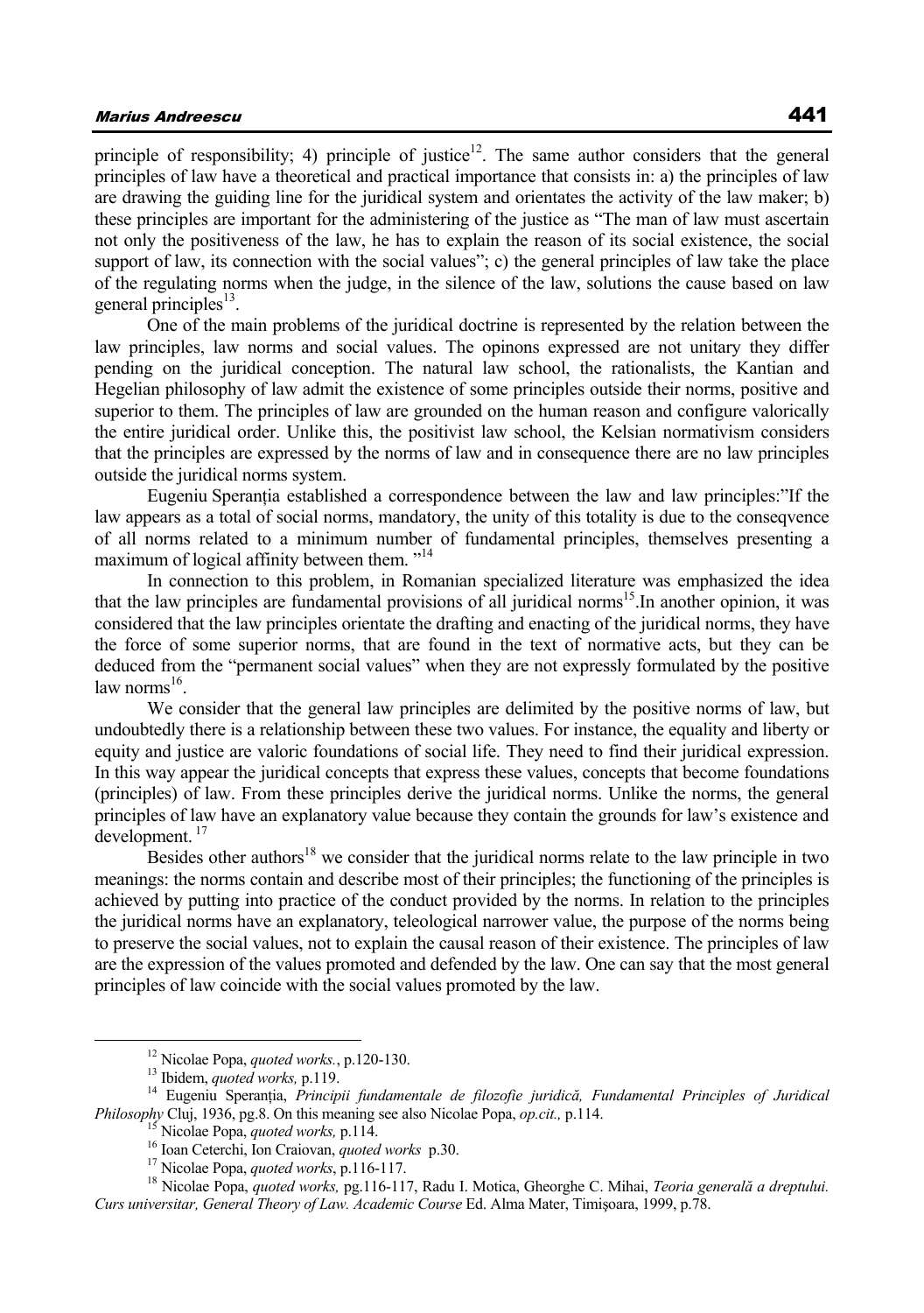For a correct understanding of the problematic of the values in law and their expressing by the principles of law some brief comments are needed in the context of our researching theme. The different currents and juridical schools, from antiquity up to the present, have tried to explain and substantiate the regulations and juridical institutions by some general concepts appreciated as being special values for the society. The law is grounded on judgments of value. Indeed by its nature the law implies an appreciation, a value rendering of human conduct in relation to certain values. representing the finality of juridical order such as: justice, common good, liberty etc  $19$ 

The values are neither of a strict nature nor of an exclusively juridical nature. On the contrary, they have a larger dimension, moral, political, social, philosophical, in general. These values must be understood in their historical-social dynamics. Though some of them are to be found in all law systems, for instance the justice, nevertheless the specific and historical particularities of the society leave their print on them. The values of a society must be primordially deduced from philosophy (social, moral, political, juridical) which leads and guides the social forces in the respective society.

The law maker, in the enactment process, oriented be such values, expressed mainly in the general principles of law, transposes them into juridical norms, and on the other side, once these vales "enacted" they are defended and promoted in the form specific to the juridical regulation. The juridical norm becomes both a standard for the appreciation of the conduct pending on respective social value, or a means to ensure the achieving of the exigencies of such a value and the prediction of the future development of society. Needs to be added that the juridical norms substantiate the juridical values in a relative way because, either as a whole or individually, they don't show totally a juridical value, they do not exhaust its richness in contents.

In regard to the identification the values promoted by the law, the oppinions of the authors do not coincide, yet they stay in closed related spheres. Thus, Paul Roubier named few such values *the justice, juridical security and social progress*<sup>20</sup>. Michel Villey named four large finalities of the law: *justice, good conduct, serving people and serving society*. 21 François Rigaux speaks about two categories, namely: the primordial ones called by him formal, *order, peace and juridical security* and the material ones *equality and justice*. 22

The undeniable value that defines the finality of the law, in the concept of the most distinguished thinkers, yet from the ancient times, is the *justice.* The most complex concept *justice* was approached, explained and defined by numerous thinkers – moralist, philosophers, counselors, sociologists, theologians – that start in defining it from the ideas of *just, equitable*, in the meaning to give everyone what deserves. The general principle of law, equity and justice is the expression of justice as a social value. Many concepts about the law would be suitable, be it on a rationalist line or in a realistic one. The rationalists argue that the principle of justice is innate to men, it holds onto our reasoning in its eternity. The realists argue that the justice is an elaborate of history and human general experience.

Regardless of theoretical orientation, the justice undoubtly constitutes a complex ground of the juridical universe. Giorgio del Vecchio asserts that the justice is a conformation to the juridical law, the juridical law being the one that contains the justice. According to Lalande the justice is the owner of what is just; Faberquetes considers the law as a unique expression of the principle of justice, and the justice, as, naturally, the unique content of the expression of law. It has been said that the justice is the will to give everyone what it is his; is the balance or proportion of the relationships between people, is the social love or the harmonious fulfilling of the human being essence.  $^{23}$ 

<sup>&</sup>lt;sup>19</sup> Paul Roubier, *Théorie générale du Droit*, L.G.D.J., Paris, 1986, p.267.<br><sup>20</sup> Paul Roubier, *quoted works*, p.268.<br><sup>21</sup> Quoted by Jean-Louis Bergel in *Théorie générale du Droit*, Dalloz, Paris, 1989, p.29.<br><sup>22</sup> Quot *General Theory of Law* Publishing House All,Bucharest, 1993, p.27. 23 For enlarging the topic see Gheorghe C. Mihai, Radu I. Motica *Fundamentele dreptului. Teoria şi filozofia* 

*dreptului*, *Law Fundamentals. Theory and Philosophy of Law* Publishing House All,Bucharest, 1997, p.128.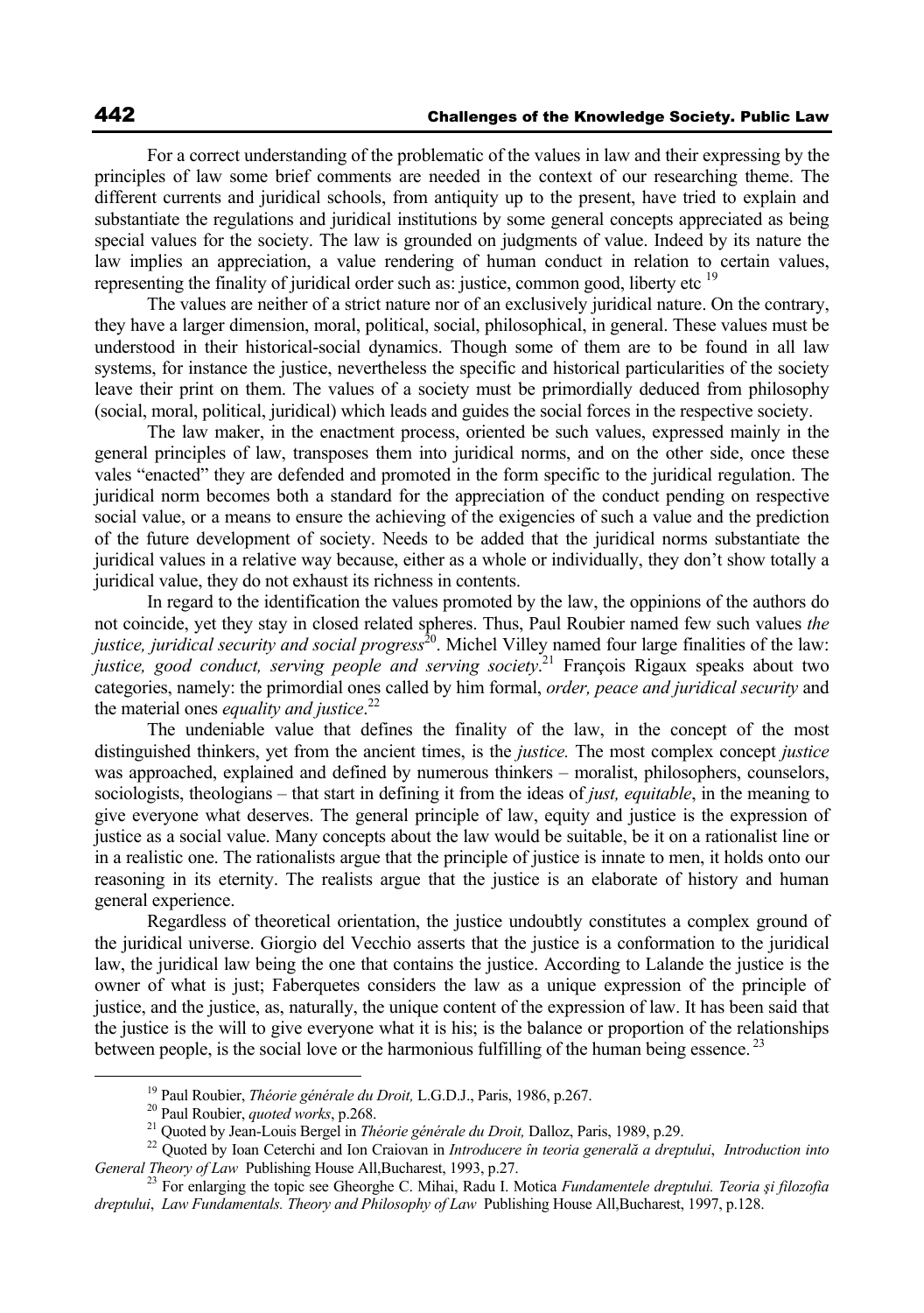The justice as a value and principle of the law exists throughout the juridical norms contained in constitutions, laws etc. This does not mean that the objective law, with expressings, carries on entirely and unavoidably "justice": not all that is lawfully in force is just. On the other side there are juridical norms, such for instance, the technical ones that are indifferent to the idea of justice. There are circumstances when the positive law is inspiring more utility considerents than the justice ones, in order to maintain the order and stability in society.

In our opinion, the justice, as social value and also as a general principle of law, dimensions itself in the ideas of just measure, equity, lawfulness and good faith. Mainly the concepts of just measure and equitly express the proportionality.

The principle of justice has a guidance contents on the cognitive-acting line: to give each one what deserves. A law system is unitary, homogenous, balanced and coherent if all its components "provide, protect, establish" in such a way that every physical and juridical person be what it is, to have what he deserves without injuring one another or the social system.

The equity is a dimension of the principle of justice in its consensuality with the moral good. This concept moulds the formal juridical equality, makes it human, introducing into the law systems in force the categories of the moral from the perspective of those for which the justification is a making for good and for liberty." Thus considered, the equity disseminates till the farthest spheres of the juridical norms system, fructifying even the strictly technical or formal fields, apparently indifferent towards the axiological concerns" 24. Understood by the idea of proportionality, the equity regards the diminishing of the inequality there where the establishing of a perfect equality (also named formal justice) is impossible due to the particularity of the situation in fact. In other words, in relation to the generality of the juridical norm, the equity suggests to take into consideration the situations in fact, personal circumstances, unicity of the cause, without falling into extreme.

The idea of justice develops under the influence of the social-political transformations. Thus, in the contemporary democratic states, in order to underline the economic, social, cultural rights, one speaks about the *social justice*. The achieving of the social justice is mentioned as a requirement of the lawful state in the document adopted at the Conference for European Security and Cooperation, Copenhague 1990.

Another problem of the juridical doctrine is to establish the relationship between the principles of law and those of the moral. Christian Thomasius in his work *Fundamenta juris naturae*  et gentium ex sensu comuni deducta (1705)<sup>25</sup>, dinstinguished between the mission of the right to protect the external relationships of human individuals through provisions that form perfect and sanctionable obligations and the mission of the moral to protect the inner live of individuals, only throughout provisions that form imperfect and unsanctionable obligations. This difference between morals and law has become classic.

Undoubtedly, the law cannot be mistaken with the morals, for several reasons analyzed in specialized literature<sup>26</sup>. However, law and morals are from ancient times in a closed relationship that cannot be considered as accidental. The respective relationship is axiological. The juridical and ethical values have a common origin, respectively the conscience of the individuals living in the same community. The theory of justrationalism – the modern form of justnaturalism – tried to argument that there is a background of universal and eternal justice, because they are written within

 <sup>24</sup> Ibidem, *quoted works. p.133.* 25 Quoted by Ion Dobrinescu în *Dreptatea şi valorile culturii, Justice and Values of Culture,* Romanian Academy Publishing House, Bucharest, 1992, p.95. 26 See also Giorgio del Vecchio, *Lecţii de filozofie juridică*, *Lessons of Judicial Philosophy* Publishing Europa

Nova,Bucharest, 1995, p.192-202; Ion Dobrinescu, *quoted works*, p. 95-99; Gheorghe Mihai, Radu I. Motica, *quoted works,* pg.81-86; Ion Ceterchi, Ion Craiovan, *quoted works*, p. 39-42.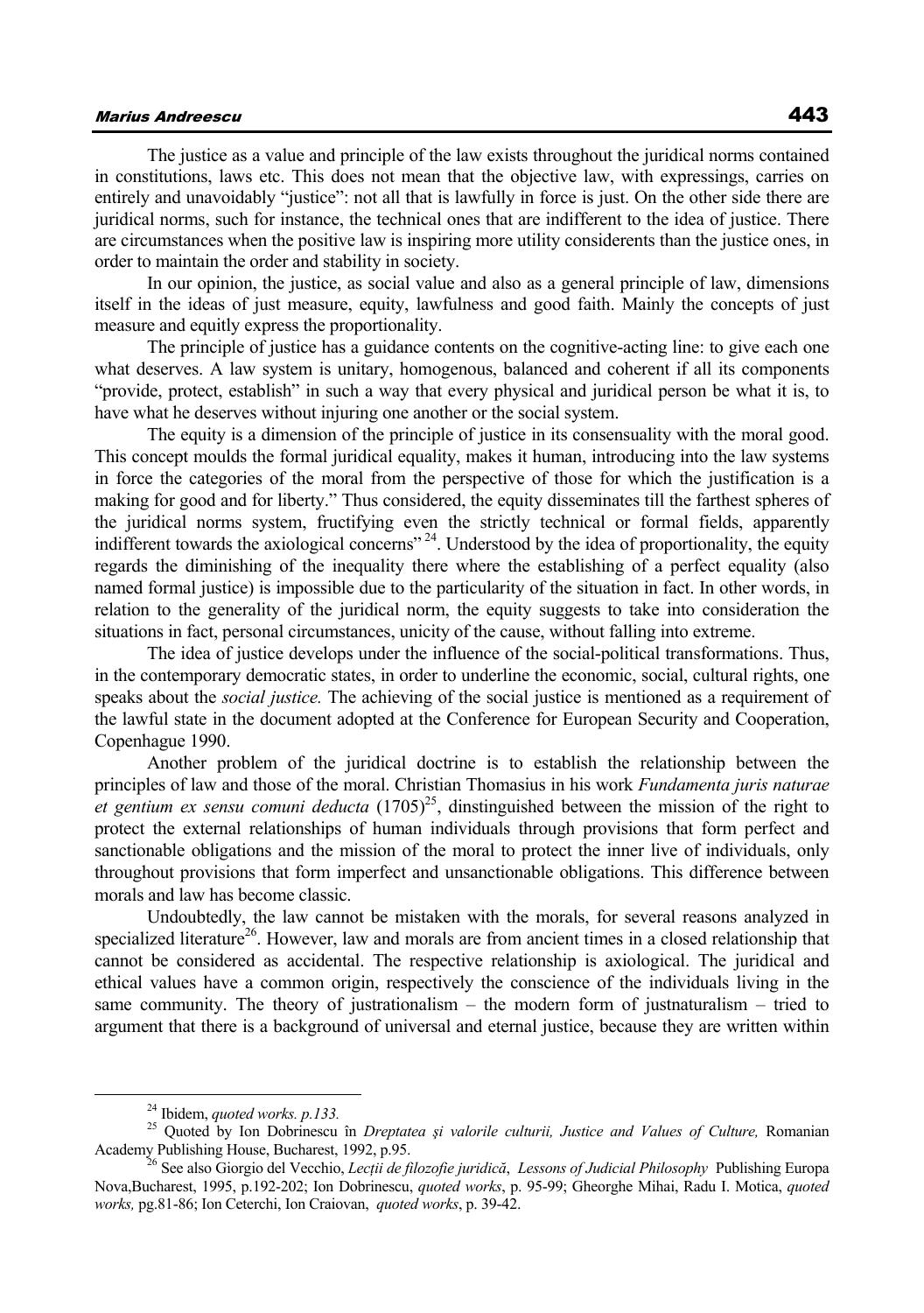human reasoning where they connect with the principles of good and truth. Therefore, as law is rational, it is natural and because it is natural, it is also moral.

Of course, the law is eminamently governing the outer conduct of human individual. Nevertheless the law is not disinterested by the morals, "by the fact that by means of equity it seeks the good acting to harmonize the exterior with the inside of the individual, throughout the same equity"<sup>27</sup>

We consider that indeed the morals and law have a common valoric structure and it can be deducted only from the assertion pretty often met and according to which "the law is a morals minimum" but also from the observation that there isn't a moral assertion to be denounced as unfair, yet sometimes are being discovered juridical assertions in disagreement with the moral principles. It is noticed the tendency of the law to make appeal to values with a moral character so that they can be introduced into juridical regulations. In this respect Ioan Muraru stated that: "the moral rules, though usually are closer to the natural rights and customary laws, they express ancient and permanent desires of mankind. The moral rules, though usually are not fulfilled, in case of need by using the coercive force of the state, they need to be juridically backed up in their fulfilling when they defend human life, freedom and happiness. Therefore, in Romania's Constitution the referring to moral hypostasis is not missing. These constitutional referring provides efficiency and validity to the morals. Thus, for example, item 26, item 30 protect « good habits », item 35 mentions the « public morals » also the « good faith » which is obviously first a moral concept consecrated by item 11 and item  $57<sup>28</sup>$ . Therefore the general principles of law and those of the morals have a common background of values. The norms of the law can express values that at their origin are moral and are to be found in the contents of the general principles of law, such as is for example the equity or its particular form, the proportionality.

The principles of law have the same features and logical-philosophical significances as the principles in general. Their particularities are determined by the existence of two systems of dialectical relationships specific to law:

- a) principles categories norms;
- b) principles law, as social reality.

Few of the most important features of the principles of law can be identified, useful in order to establish if the proportionality can be considered a principle of law:

**A)** Any principle of law must be of the order of essence. It cannot be identified with an actual case or with an individual assessment of juridical relations. The principle must represent the stability and balance of the juridical relations, regardless the variety of normative regulations or particular aspects specific to juridical reality. In consequence, the principle of law must be opposed to the aleatory and should express the necessity as essence.

However, the principle cannot be a pure creation of the reasoning. It has a rational dimension, abstract of maximum generality, but is not a creation of metaphysics. Yet of substance order, the principles of law can neither be eternal nor absolute, but they do reflect the social transformations, they express the historical, economical, geographical, political particularities of the system which they contain and at their turn, which they substantiate.<sup>29</sup> The principles of law develop so that the realities they reflect and explain be subject to improving. The scientific improving of the juridical

 <sup>27</sup> Gheorghe C. Mihai, Radu I. Motica, *quoted works*, p.84. 28 Ioan Muraru, Elena Simina Tănăsescu, *Drept constituţional şi instituţii publice, Constitutional Law and* 

<sup>&</sup>lt;sup>29</sup> On this meaning see Mircea Djuvara, *Drept și sociologie, Law and Sociology I.S.D.*,Bucharest, 1936, pg.52-56 and Nicolae Popa, *op.cit.*, p.113-114.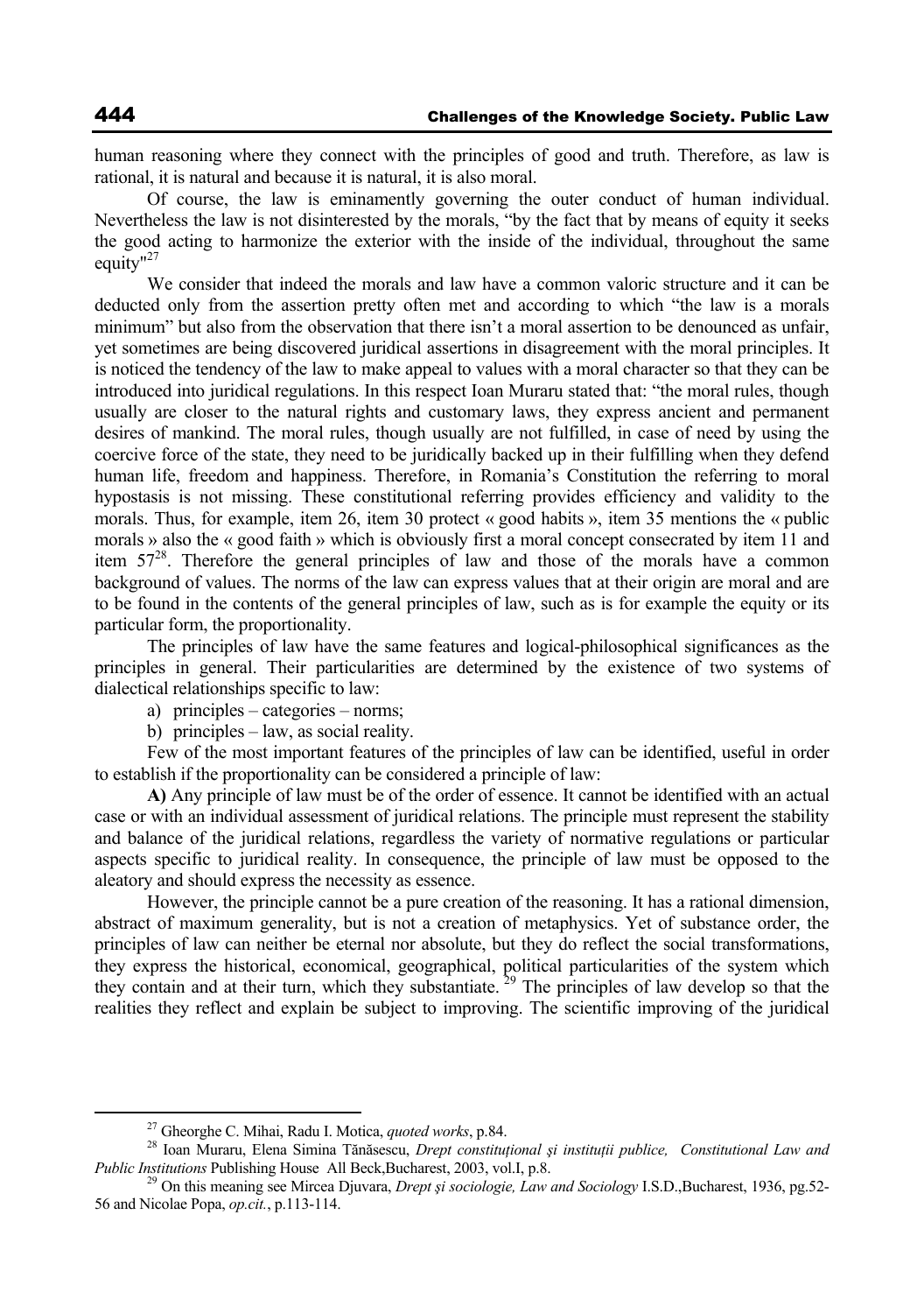analysis could never be ended. But in law, one needs to give immediate solutions so that the practical life does not wait"<sup>30</sup>

Being of the substance order the principles of law have a generalizing character, both for the variety of the juridical relationships as for the norms of law. At the same time expressing the essential and the general of the juridical reality, the principles of law are grounds for all other normative regulations.

There are great principles of law that do not depend on their consecration on the juridical norms as it is the juridical norm that determines their concrete contents in relation to the historical reference time.

**B)** The principles of law are consecrated and acknowledged by constitutions, laws, customary, jurisprudence, international documents or formulated by the juridical doctrine.

The principles must be accepted internally and must be a part of the national law of each state. The general principles of law are consecrated in constitutions. The characters of the state's juridical system influence, and even determines, the consecration and acknowledging of the principles of law.

The work of consecration of the principles of law in the political and juridical documents is in full progress.

Thus, in the international documents such as U.N.O Charta or the Declaration of U.N.O. General Assembly in 1970, are consecrated principles <sup>31</sup> that characterize the democratic international law order. The regional law systems had known and acknowledged their own principles. For example, the community law consecrates the following most important principles : principle of equality, protection of the human fundamental rights, principle of juridical certitude, principle of subsidiarity, principle of authority of res judicata and principle of proportionality $32$ . Most democratic constitutions consecrate principles such as: principle of sovereignty, principle of juridicality and supremacy, constitution, principle of democracy, principle of pluralism, principle of representation, principle of equality etc.

The jurisprudence has a significant role in the consecration and applying of the principles of law. There are situations when the principles of law are acknowledged by jurisprudential ways, without being formulated in the text of normative acts. Thus, the Italian Civil Code recommends to the judges to decide in the absence of some texts, in the light of the general principles of law.

There are systems of law in which not all principles have a normative consecration. We refer mainly to the great system known by the name of *common law*, consisting in essence of three normative, autonomous and parallel subsystems: common law (in a narrow meaning); equity; and statute-law. Equity represents a set of principles coming out from the practice of the instance and is a correction brought to the common-law rules.

With all variety of the consecratation manner and the recognition of the principles of law, comes out the need at least for their recognition in order to be characterized and enacted in the system of law. This consecration or acknowledging is not enough to be doctrinary, nevertheless it must be realized throughout norms or jurisprudence. However, a distinction between the consecration and acknowledging of the principles of law must be made, and on the other side, in their enacting.

**C)** The principles of law represent values for the law system, because they express both the juridical ideal, as the objective requirements of society, have a regulating role for the social relations. In situation in which the norm is not clear or it does not exist, the solving of the litigations can be

<sup>&</sup>lt;sup>30</sup> Mircea Djuvara, *Teoria generală a dreptului. Drept rațional, izvoare și drept pozitiv, General Theory of Law. Rational Law. Source and Positive Law Publishing House All Beck.Bucharest, 1999, p. 265.* 

<sup>&</sup>lt;sup>31</sup> Alexandru Bolintineanu, Adrian Năstase, Bogdan Aurescu, *Drept internațional contemporan, Contemporary International Law* Publishing House All Beck, Bucharest, 2000, p.52-71. ONU Charta specifies the "General Principles of Law Acknowledged by Civilized Nations" as source of law. 32 Ion Craiovan, *quoted works* p.211.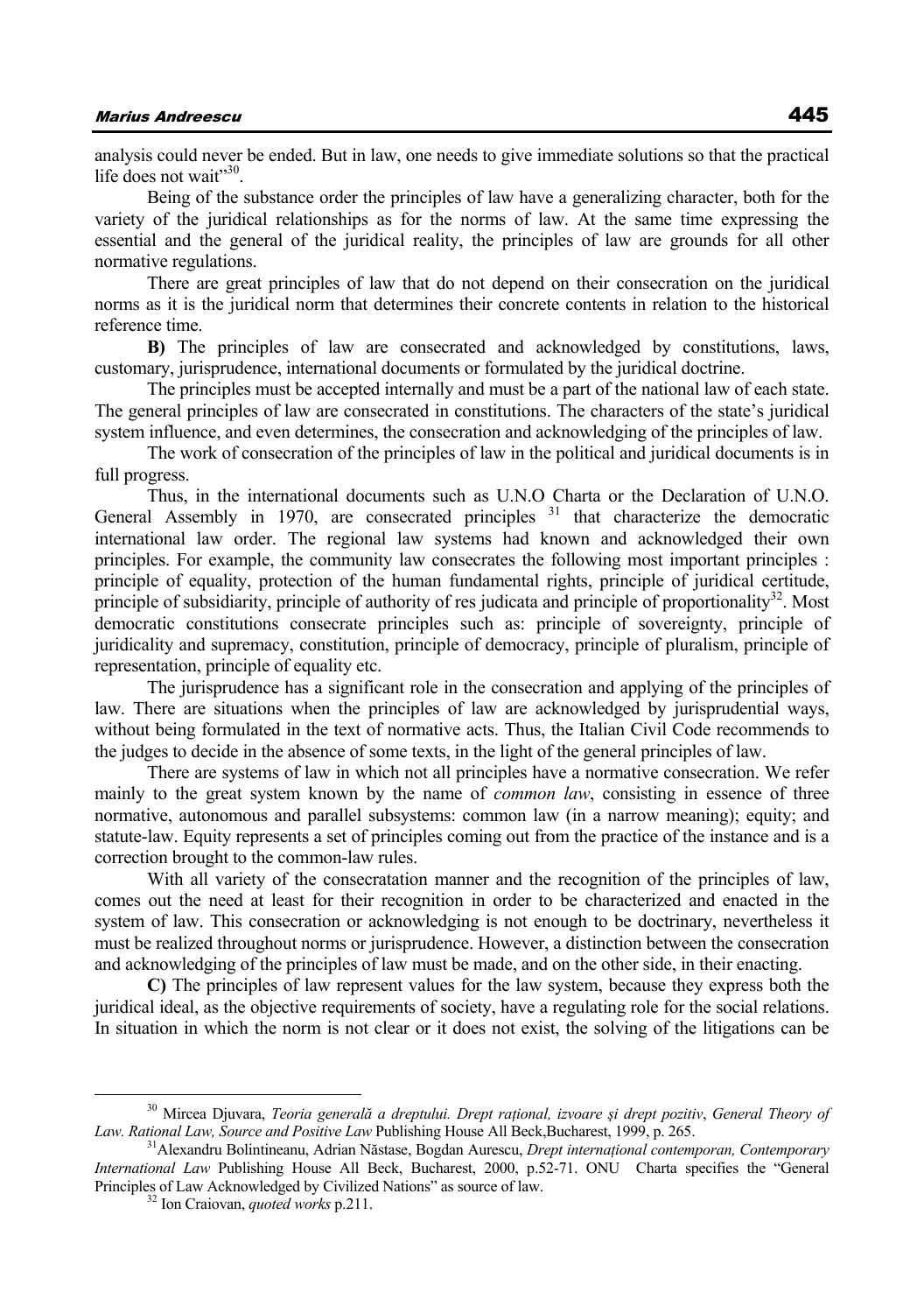achieved directly based on the general or special principles of the law. As ideal, they represent a coordinating ground for the work of law making.

**D)** In classifying the principles of law it is started from the consideration that between them there is a hierarchy or relation from the general to particular<sup>33</sup>. Starting from this observation one can distinguish:

1. General principles of law which form the contents of some norms with universal application with a maximum level of generality. These are acknowledged by the doctrine and expressed by the normative acts in the internal law or internationally treaties as having a special importance. As a rule these principles are written in constitutions having thus a superior juridical force in relation to the other laws and all law branches. Referring to the theoretical and practical importance for studying the law branches, Nicolae Popa remarks: "the general principles of law are fundamental provisions that cumulate the creation of law and its enacting…. In conclusion the action of the principles of law has as a result the conceding of *certitude of law –* the guarantee granted to individuals against the unpredictability of the coercive norms – and the congruence of the legislative system, namely the concordance of the laws, their social character, credibility, and opportunity."<sup>34</sup>

The general principles have a role also in the administering of justice, because those in charge with the law enforcing must know not only the letter of the law, but also its spirit, and the general principles' make up of this spirit. As part of them one can include: principle of lawfulness, principle of consecration, respecting and guaranteeing human rights, principle of equality, principle of justice and equity etc.

2. The specific principles that express particular values and as a rule have a limited action to one or several branches of law. They are mentioned in codes or other laws. In this category can be included the principle of lawfulness of penalties, binding of contracts, presumption of innocence, principle of compliance with international treaties etc. The special principles have their source of values in the law's fundamental principles.

For instance the proportionality is one of the oldest and classic principles of law, rediscovered in the modern age. The significance of this principle, in a general meaning, is that of an equivalent relation, balance between phenomena, situations, persons etc., but also the idea of just measure.

Ion Deleanu specifies that: "At the origin, the concept of proportionality is outside the law; it calls up the idea of correspondence and balance, but also of harmony. Appeared as a mathematical principle, the principle of proportionality was developed also as a fundamental idea in philosophy and law receiving different forms and acceptions: "reasonable". "balance", "admissible", "tolerable",  $etc.$ <sup>35</sup>. Therefore, the proportionality is a part of the content of principle of equity and justice, considered as being a general principle of law. At the same time by its normative consecration, explicit or implicit, and by jurisprudential applying, the proportionality has particular significances in different branches of law: constitutional law, administrative law, community law, criminal law etc. This principle definition, understanding and applying, in the above shown significances result from the doctrinary analysis and the jurisprudential interpretation.<sup>36</sup>

### **III Conclusions**

 An argument for which the philosophy of law needs to be a reality present not only in the theoretical sphere but also in the practical activity for normative acts drafting or justice

 <sup>33</sup> Ioan Ceterchi, Ion Craiovan, *quoted works,* pg.31. Radu I. Motica, Gheorghe C. Mihai, *Teoria generală<sup>a</sup>* dreptului, General Theory of Law, quoted works, p.77.<br><sup>34</sup> Nicolae Popa, quoted works, p.117.<br><sup>35</sup> Ion Deleanu, *Drept constitutional și instituții politice*, *Constitutional Law and Political Institutions* 

Publishing House Europa Nova, Bucharest, 1996, volume.I, p.264.<br><sup>36</sup> For details see, Marius Andreescu *Principiul proportionalitătii în dreptul constitutional*, *Principle of* 

*Proportionality in Constitutional Law* Publishing House C.H. Beck,Bucureşti , 2007.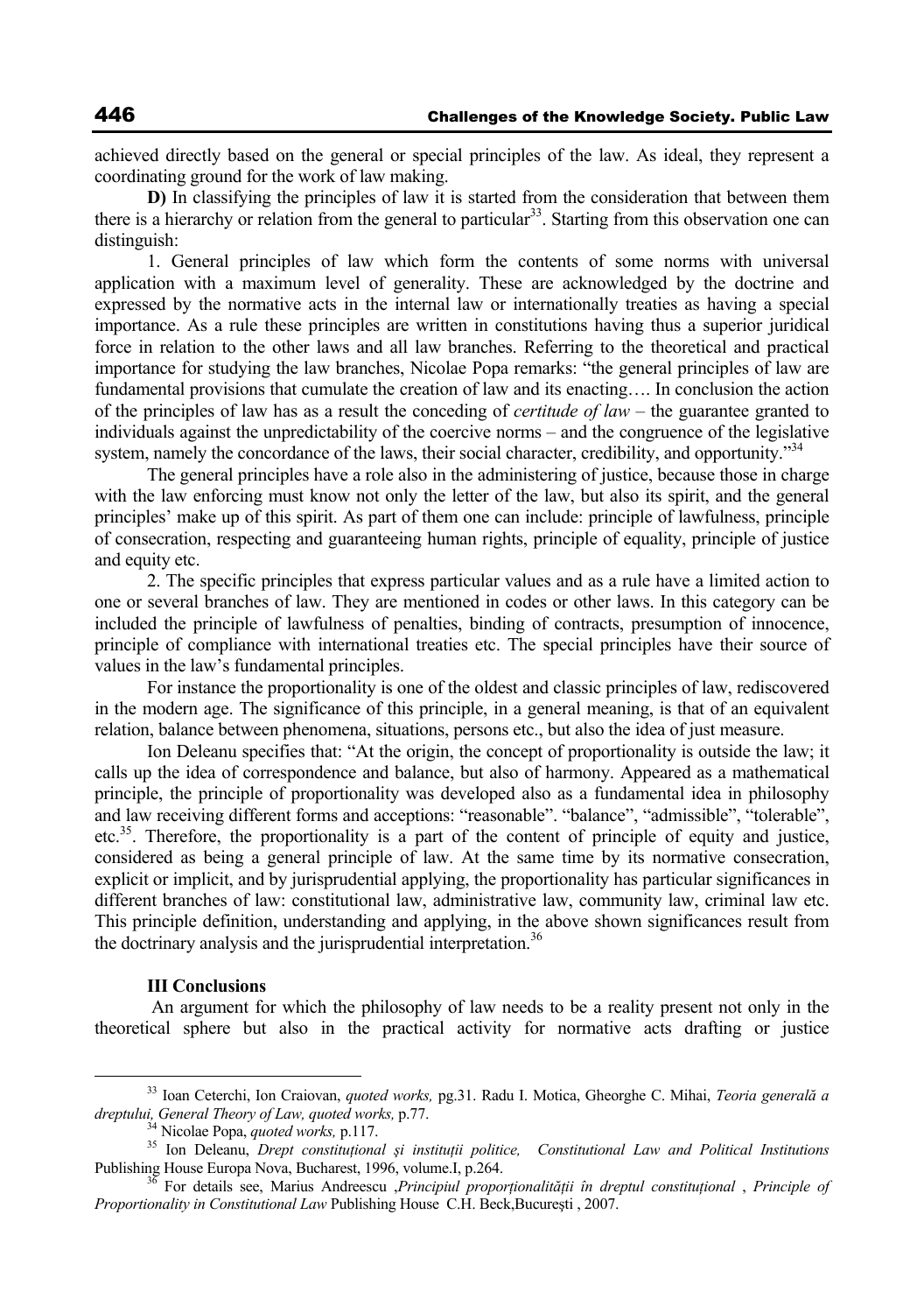accomplishing, is represented by the existence of the general principles and branches of law, some of them being consecrated also in the Constitution.

The principles of law, by their nature, generality and profoundness, are themes for reflection firstly for law's philosophy, only after their construction in the sphere of law metaphysics; these principles can be transposed to the general theory of law, can be consecrated normatively and applied to jurisprudence. In addition, there is a dialectical circle because the "understandings" of the principles of law, after the normative consecration and the jurisprudential drafting, are subject to be elucidated also in the sphere of the philosophy of law. Such a finding however imposes the distinction between what we may call: *constructed principles of law* and on the other side *the metaphysical principles of law.* The distinction which we propose has as philosophical grounds the above shown difference between 'constructed" and "given" in the law.

The constructed principles of law are, by their nature, juridical rules of maximum generality, elaborated by the juridical doctrine by the law maker, in all situations consecrated explicitly by the norms of law. These principles can establish the internal structure of a group of juridical relationships, of a branch or even of the unitary system of law. The following features can be identified: 1) are being elaborated inside law, being as a rule, the expression of the manifestation of will of the law maker, consecrated in the norms of law; 2) are always explicitly expressed by the juridical norms; 3) the work of interpretation and enacting of law is able to recognize the meanings and determinations of the law's constructed principles which, obviously, cannot exceed their conceptual limits established by the juridical norm. In this category we find principles such as: publicity of the court's hearing, the adversarial principle, law supremacy and Constitution, the principle of non-retroactivity of law, etc.

Consequently, the law's constructed principles have, by their nature, first a juridical connotation and only in subsidiary, a metaphysical one. Being the result of an elaboration inside the law, the eventual significances and metaphysical meanings are to be, after their later consecration, established by the metaphysic of law, at the same time, being norms of law, have a mandatory character and produce juridical effects like any other normative regulation. Is necessary to mention that the juridical norms which consecrate such principles are superior as a juridical force in relation to the usual regulations of law, because they aim, usually, the social relations considered to be essential first in the observance of the fundamental rights and of the legitimate interests recognized to the law subjects, but also for the stability and the equitable, predictable and transparent carry on of juridical procedures.

In case of a such category of principles, the above named dialectical circle has the following look: 1) the constructed principles are normatively drafted and consecrated by the law maker; 2) their interpretation is done in the work of law's enacting; 3) the significances of values of such principles are later being expressed in the sphere of metaphysics of law; 4) the metaphysical "meanings" can establish the theoretical base necessary to broaden the connotation and denotation of the principles or normative drafting of several such newer principles.

The number of the constructed principles of law can be determined to a certain moment of the juridical reality, but there is no pre-constituted limit for them. For instance, we mention the "principle of subsidiarity", a construction in the European Union law, assumed in the legislation of several European states, included in Romania.

The metaphysical principles of law can be considered as a 'given" in relation to the juridical reality and by their nature, they are outside law. At their origin they have no juridical, normative, respectively jurisprudential elaboration. They are a transcendental 'given" and not a transcendent of the law, consequently, are not "beyond' the sphere of law, but are something else in the juridical system. In other words, they represent the law's essence of values, without which this constructed reality cannot have an ontological dimension.

Not being constructed, but representing a transcendental, metaphysical "given" of law, it is not necessary to be expressed explicitly by the juridical norms. The metaphysical principles may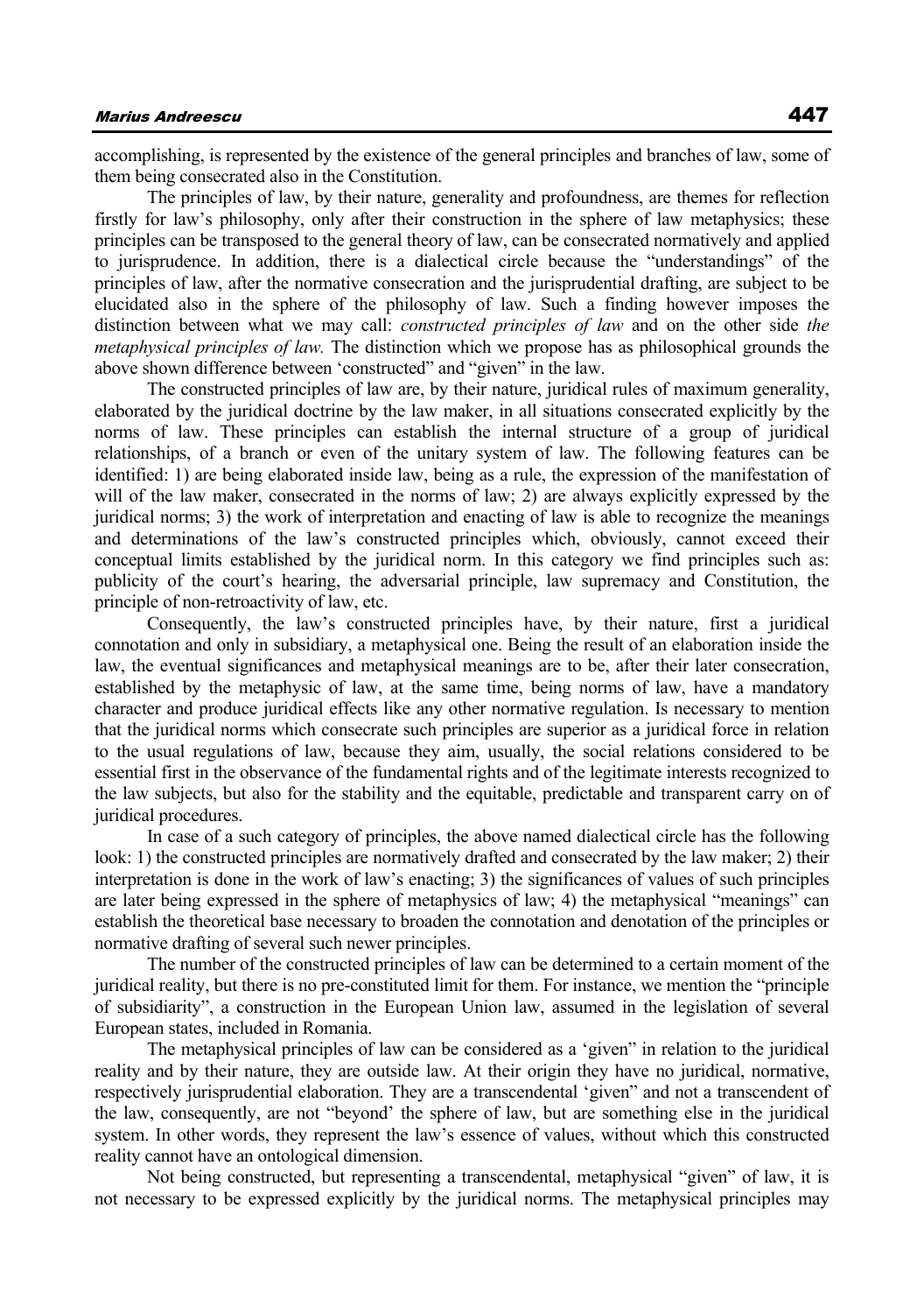have also an implicit existence, discovered or valued throughout the work for law's interpretation. As implicit "given" and at the same time as transcendental substance of law these principles must eventually meet in the end in the contents of any juridical norm and in every document or manifestation that represents, as case is, the interpretation or enacting of the juridical norm. It should be emphasized that the existence of metaphysical principles substantiates also the teleological nature of law, because every manifestation in the sphere of juridical, in order to be legitimate, must be suited to such principles.

In the juridical literature, such principles, without being called metaphysical, are identified by their generality and that's why they were called "general principles of law". We prefer to emphasize their metaphysical, value and transcendental dimension, which we consider metaphysical principles of juridical reality. As a transcendental 'given" and not a constructed one of the law, the principles in question are permanent, limited, but with determinants and meanings that can be diversified within the dialectical circle that contains them.

In our view, the metaphysical principles of law are: *principle of fairness; principle of truth; principle of equity and justice; principle of proportionality; principle of liberty.* In a future study, we will explain extensively the considerents that entitle us to identify the above named principles for having a metaphysical and a transcendental value in respect to the juridical realities.

The metaphysical dimension of such principles is undeniable, yet still remains to argument the normative dimension. An elaborate analysis of this problem is outside the objective of this study, which is an extensive expose about the philosophical dimension of the pruinciples of law. The contemporary ontology does not consider the reality by referral to classical concept, in substance or matter. In his work "Substamzbegriff und Funktionsbegriff" (1910) Ernest Cassirer opposes the modern concept of function to the ancient one of substance. Not what is the "thing" or actual reality, but their way of being, their inmost make, the structure concern the modern ones. Ahead of knowledge there are no real objects, but only "relations" and "functions". Somehow, for the scientifical knowledge, but not for the ontology, the things disappear and make space for the relations and functions. Such an approach is operational cognitive for the material reality, not for the ideal reality, that 'world of ideas'' which Platon was talking about.<sup>37</sup>

The normative dimension of juridical reality seems to correspond very well to the observation made by Ernest Cassirer. What else is the juridical reality if not a set of social relations and functions that are transposed in the new ontological dimension of "juridical relations" by applying the law norms. The principles constructed applied to a sphere of social relations by means of juridical norms transforms them into juridical relations, so these principles correspond to a reality of judicial, understood as the relational and functional structure.

There is an order of reality more profound than the relations and functions. Constantin Noica said that we have to name an "element" in this order of reality, in which the things are accomplished, which make them *be*. Between the concept of substance and the one of function or relation a new concept is being imposed, that will maintain the substantiality without being dissolved in functioning, to manifest the functionality<sup>38</sup>.

Assuming the great Romanian philosopher idea, one can assert that the metaphysical principles of law evoke not only the juridical relationships or functions, but the "valoric elements" of juridical reality, without which it would not exist.

The metaphysical principles of law have a normative value, even if not explicitly expressed by law norms. Furthermore, such as results from jurisprudence interpretations, they can even have a supernormative significance and thus, can legitimate the justnaturalist conceptions in law. These conceptions and the superjuridicality doctrine asserted by Francaise Geny, Leon Duguit and Maurice

<sup>&</sup>lt;sup>37</sup> For more details see also, Constantin Noica, *Devenirea întru ființă*, *Becoming into Being* Publishing House Humanitas, București, 1998,p. 332-334.

<sup>&</sup>lt;sup>38</sup> Constantin Noica , *quoted works. p. 327-367.*